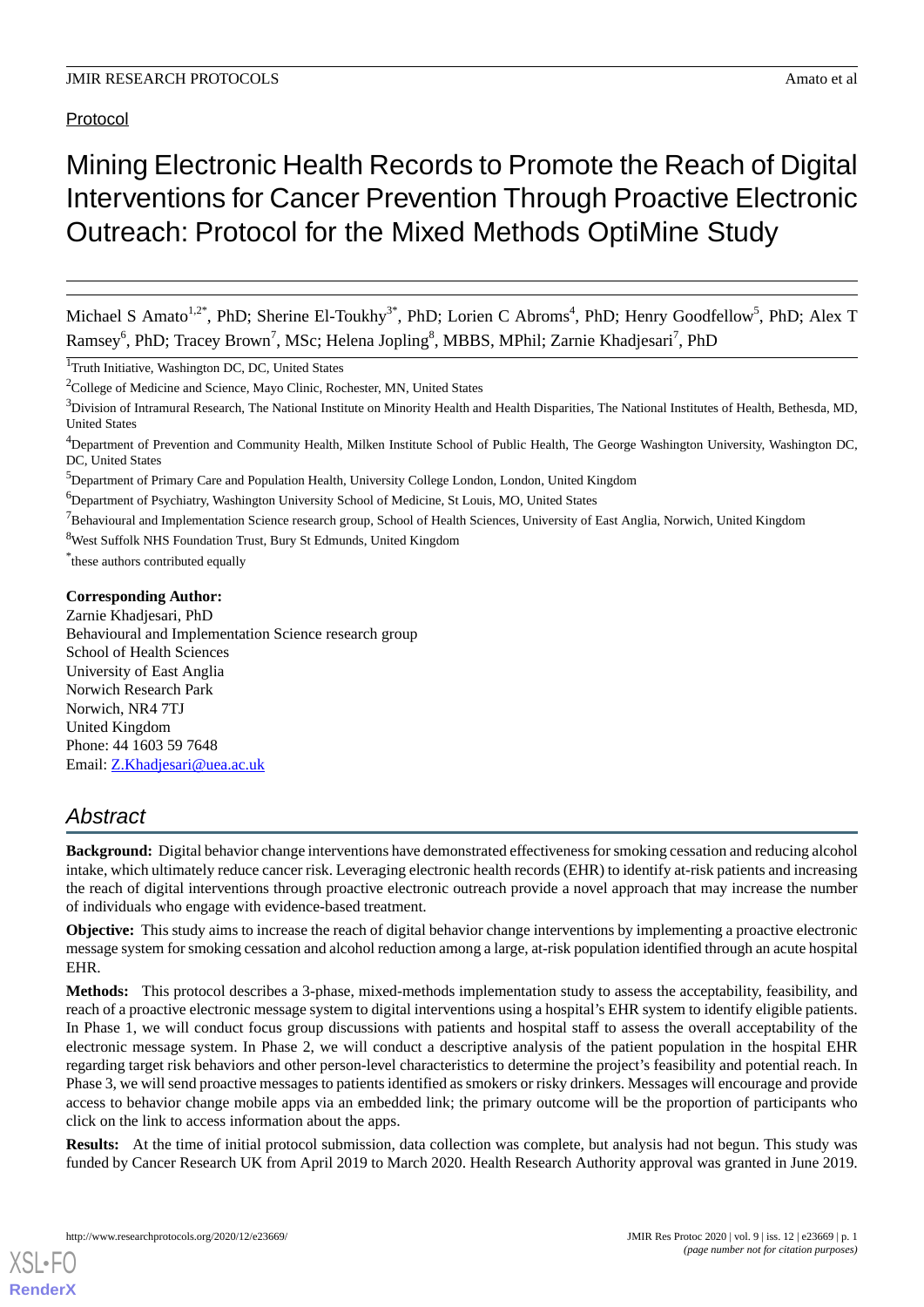**Conclusions:** Increasing the reach of digital behavior change interventions can improve population health by reducing the burden of preventable death and disease.

**International Registered Report Identifier (IRRID):** DERR1-10.2196/23669

(JMIR Res Protoc 2020;9(12):e23669) doi: [10.2196/23669](http://dx.doi.org/10.2196/23669)

#### **KEYWORDS**

EHR; electronic health record; smoking cessation; alcohol reduction; proactive outreach; proactive messages; electronic messages

# *Introduction*

Cigarette smoking and risky alcohol consumption, both modifiable behaviors, are among the leading causes of cancer and other diseases [\[1](#page-6-0),[2\]](#page-6-1). Increasing the reach of evidence-based interventions that effectively help people quit smoking and drink less can improve population health by reducing the burden of preventable death and disease.

In 2018, 14.7% of adults 18 years and older in the United Kingdom smoked cigarettes (16.5% among men vs 13.0% among women), which is equivalent to roughly 7.2 million people [[3\]](#page-6-2). Although cigarette smoking has steadily declined since 2011, disparities exist in smoking rates by age, socioeconomic status, employment status, and ethnicity, in addition to location-based disparities [\[3](#page-6-2)]. In England, smoking led to 77,800 deaths and 489,300 hospital admissions in 2018 [[3\]](#page-6-2). By 2035, reducing tobacco use to under 5% across all socioeconomic groups in the United Kingdom would prevent 35,901 new cases of tobacco-related cancers, 28,997 cases of chronic obstructive pulmonary disease, 24,854 cases of stroke, and 7594 cases of coronary heart disease [[4\]](#page-6-3).

Alcohol consumption above 14 drinks/week for men and women, referred to herein as risky drinking, is known to increase risk of alcohol-related harm [[5\]](#page-6-4). In the United Kingdom, 28% of men and 14% of women, accounting for 21% of adults 16 years and older, drank alcohol at risky levels in 2019 [\[6](#page-6-5),[7\]](#page-6-6). In 2018, there were 7551 alcohol-related deaths in the United Kingdom, which is equivalent to 11.9 deaths/100,000 population [[8\]](#page-6-7). Similar to cigarette smoking, disparities exist in alcohol-related deaths by gender, age, location, socioeconomic status, employment status, race, and ethnicity [[8](#page-6-7)]. Further, the comorbidity of tobacco and alcohol use is well documented and results in higher dependency and exacerbated adverse health consequences compared to those experienced by sole users of either tobacco or alcohol [[9](#page-6-8)].

Scalable public health interventions are necessary to reduce the impact of tobacco use and risky drinking. Digital health interventions have demonstrated effectiveness for promoting smoking cessation and reducing alcohol use [[10-](#page-6-9)[15\]](#page-6-10). The availability of digital health interventions has rapidly increased over the past decade fueled by scientific interest, commercial investment, and public demand for these interventions [[16-](#page-6-11)[18\]](#page-6-12).They can overcome psychological and logistical barriers (eg, stigma, cost, time) that impede the reach of traditional behavioral interventions (eg, in-person or group counselling).Their demonstrated effectiveness, combined with their scalability to reach large populations at a relatively low

incremental cost per user, has the potential to achieve high population health impact [[10](#page-6-9)[,19](#page-6-13),[20\]](#page-6-14).

One approach for distributing digital interventions to reach members of the population is to leverage electronic health records (EHRs). Originally intended to replace paper documents on patients' medical histories, EHRs are now widespread in health care systems, driven by evidence of their positive impact on health care quality and efficiency [\[21](#page-6-15),[22\]](#page-6-16). In the United Kingdom, adoption of EHRs in general practices is nearing saturation, whereas adoption in secondary care is not as widespread. [\[23](#page-6-17)]. Studies have documented the use of EHR-based electronic communication with patients to improve service outcomes such as attendance rates, vaccination rates, and cancer screening [\[24](#page-7-0)[-27](#page-7-1)]. Similarly, studies have documented benefits of EHR-based reminders, decision support systems, performance feedback, and easy referral to services in supporting physicians' duties in screening and treating patients [[28](#page-7-2)[-40](#page-7-3)].

Previous studies have used EHRs to identify subgroups of patients and then proactively connect them with counselling, removing a barrier to reach by eliminating the need for clinician referral [\[38](#page-7-4),[39,](#page-7-5)[41](#page-7-6),[42\]](#page-7-7). For example, Haas and colleagues [\[41](#page-7-6)] identified smokers of low socioeconomic status through a hospital EHR and contacted them using interactive voice response to deliver treatment. They found that patients who participated in proactively offered telephone counselling were more likely to quit smoking than those who did not [[41\]](#page-7-6). Similarly, Fu et al [\[42](#page-7-7)] found that offering tobacco cessation treatment to smoking veterans identified through an EHR increased quit rates compared to participants who received only usual care. Taken together, these results suggest that proactive outreach of behavioral interventions to patients who have been identified through EHRs is an acceptable and effective strategy for increasing the reach of health services. Less evidence exists regarding the acceptability or effectiveness of proactively offering patients fully digital interventions. In one study, Abroms et al [\[43](#page-7-8)] found that, among smokers, a digital treatment offering was acceptable and had higher reach than one that involved phone counselling. If acceptable, such an approach would leverage the scalability of digital interventions to deliver treatment at lower costs than approaches that rely exclusively or in part on traditional in-person or telephone counselling.

This 3-phase, mixed methods implementation study aims to implement and assess the acceptability, feasibility, and reach of an EHR-based system for identifying at-risk adults and promoting digital interventions. The design is guided by the taxonomy of implementation outcomes described by Proctor et al [[44\]](#page-7-9). Specifically, adults who smoke cigarettes or drink

 $XS$  • FO **[RenderX](http://www.renderx.com/)**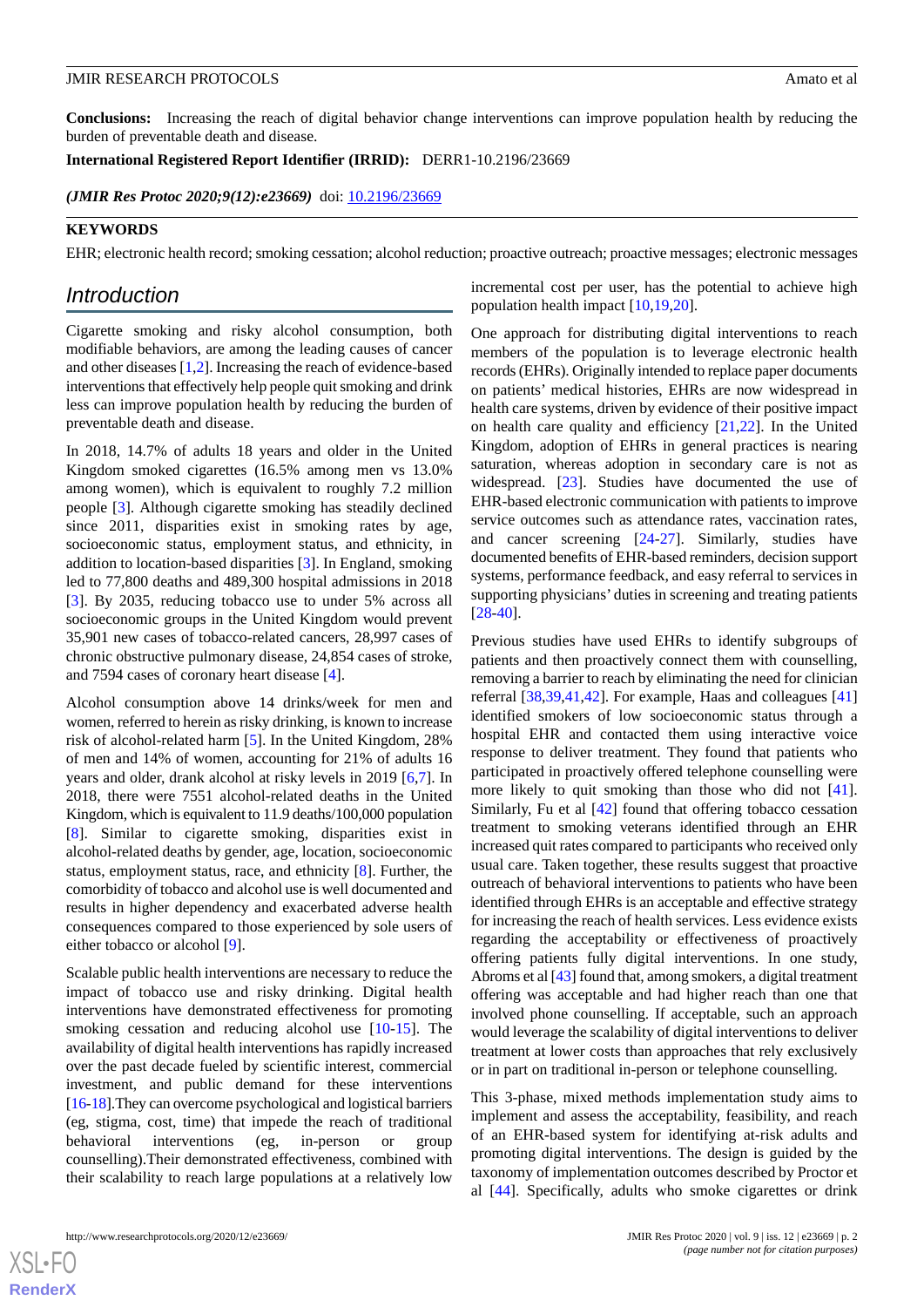alcohol at risky levels will be identified from a hospital's EHR and sent proactive electronic messages that promote mobile apps endorsed by Public Health England for smoking cessation and alcohol drinking reduction: "SmokeFree" [\[45](#page-8-0)] and "Drink Free Days" [[46\]](#page-8-1). In Phase 1, formative research on the acceptability of the electronic message system will be conducted through focus groups. In Phase 2, feasibility of the approach will be assessed through descriptive analysis of patient records in the EHR. Finally, in Phase 3, patients identified through the EHR will receive a message via email, text message (SMS), or patient portal that contains a link to access the app appropriate for their risk profile. The primary outcome of Phase 3 is the proportion of patients who follow an embedded link in the message to access the app. Our hypothesis is that proactive electronic messages will engage a clinically meaningful proportion of at-risk patients in digital interventions for health behavior change, defined here as ≥5%.

# *Methods*

#### **Setting**

The project will take place at West Suffolk NHS Foundation Trust (WSFT), a provider of acute and community services to a population of around 300,000 people based in Bury St. Edmunds, Suffolk, United Kingdom. WSFT is one of 17 acute National Health Service (NHS) Trusts that are internationally recognized providers of exceptional and efficient NHS care via world-class digital technology and information, known as a Global Digital Exemplar [\[47](#page-8-2)].

The WSFT EHR system—Cerner Millenium, locally named "eCare"—includes records for all outpatients and inpatients registered with the hospital. Smoking and alcohol data are captured in the Activity of Daily Living Nursing assessment and a bespoke Lifestyle Screening form completed by nurses and doctors at the time of admission to hospital [[48\]](#page-8-3). The EHR also contains contact information, demographics, and other health data such as chronic disease status.

#### **Phase 1: Acceptability**

#### *Overview*

Acceptability has been defined as "the demonstrable willingness within a user group to employ information technology for the tasks it is designed to support" [\[49](#page-8-4)]. Focus groups are a qualitative method to collect in-depth information about participants' opinions, attitudes, and beliefs around a specific topic [[50\]](#page-8-5) and are thus suited for acceptability studies. In this phase, we will conduct 6 focus groups onsite at WSFT to measure patient and stakeholder acceptability and preferences of using EHRs to identify at-risk patients and send them electronic messages that promote behavior change mobile apps.

#### *Participants*

 $XS$  $\cdot$ FC **[RenderX](http://www.renderx.com/)**

Participants, both patients and hospital staff, must be at least 18 years of age. Patients must self-identify as smokers and/or individuals who regularly consume alcohol. We will recruit participants who drink alcohol at any level (not just risky levels) to avoid alienating patients who do not recognize they are drinking at risky levels or those who do not wish to identify as

such. We will attempt to balance participants by gender and age.

#### *Data Collection*

Topic guides will be based on Perceived Attributes of eHealth Innovations [\[51](#page-8-6)] and the diffusion of innovation theory [[52\]](#page-8-7), which can explain and predict an intervention's acceptability and potential for adoption [[51,](#page-8-6)[53](#page-8-8)]. Specifically, we will focus the topic guide on 3 constructs central to the Perceived Attributes of eHealth Innovations and diffusion of innovation theory—relative advantage, complexity, and compatibility. These 3 attributes were selected for their alignment with the larger construct of acceptability (our Phase 1 focal point), and we will focus equally on these 3 attributes in terms of question intensity and analysis. To the extent that participant discussions are responsive to these attributes, we do not intend to prioritize one attribute over another.

We will conduct 3 focus groups with patients: one with patients who smoke tobacco, one with patients who drink alcohol, and a third with patients who smoke tobacco and drink alcohol. In addition to questions about the acceptability of the electronic message system, we will ask patients about their preferences for message modality (email, SMS, online patient portal, other), opinions about the content of messages (see [Multimedia](#page-5-0) [Appendix 1](#page-5-0) for sample messages), and any potential unanticipated consequences.

We will also conduct 3 focus groups with hospital staff: one with health care professionals who undertake lifestyle screening, one with EHR administrative staff (eg, information analysts, information technologists, communications staff), and a third with senior managers in the eCare team. In addition to questions about the acceptability of the messages, we will ask hospital staff to identify any technical, legal, privacy, ethical, or medical challenges or concerns they foresee in implementing the proposed system within the hospital's EHR.

#### *Procedures*

We will recruit patients via the WSFT website and through a volunteer organization that supports research studies at the hospital. Hospital staff will be recruited via intranet, email newsletter, word of mouth, and a monthly corporate briefing. Patients and staff members who express interest in the focus groups will be emailed an information sheet and a consent form. Participants must sign the consent forms prior to any research activity. Participants in the patient focus groups will complete a brief, anonymous, demographic form similar to the demographic characteristics data recorded in the EHR (see Phase 2). Patients will be offered a £25 (US \$34) voucher as a token of appreciation.

Each focus group will include approximately 6-8 participants and last approximately an hour. All focus groups will be audio-recorded. A professional transcription service will transcribe the audio recording verbatim, and all personal identifying information will be removed.

#### *Analytic Plan*

Qualitative coding software NVivo will be used to organize the themes in the transcripts [\[54](#page-8-9)]. Focus groups will be coded by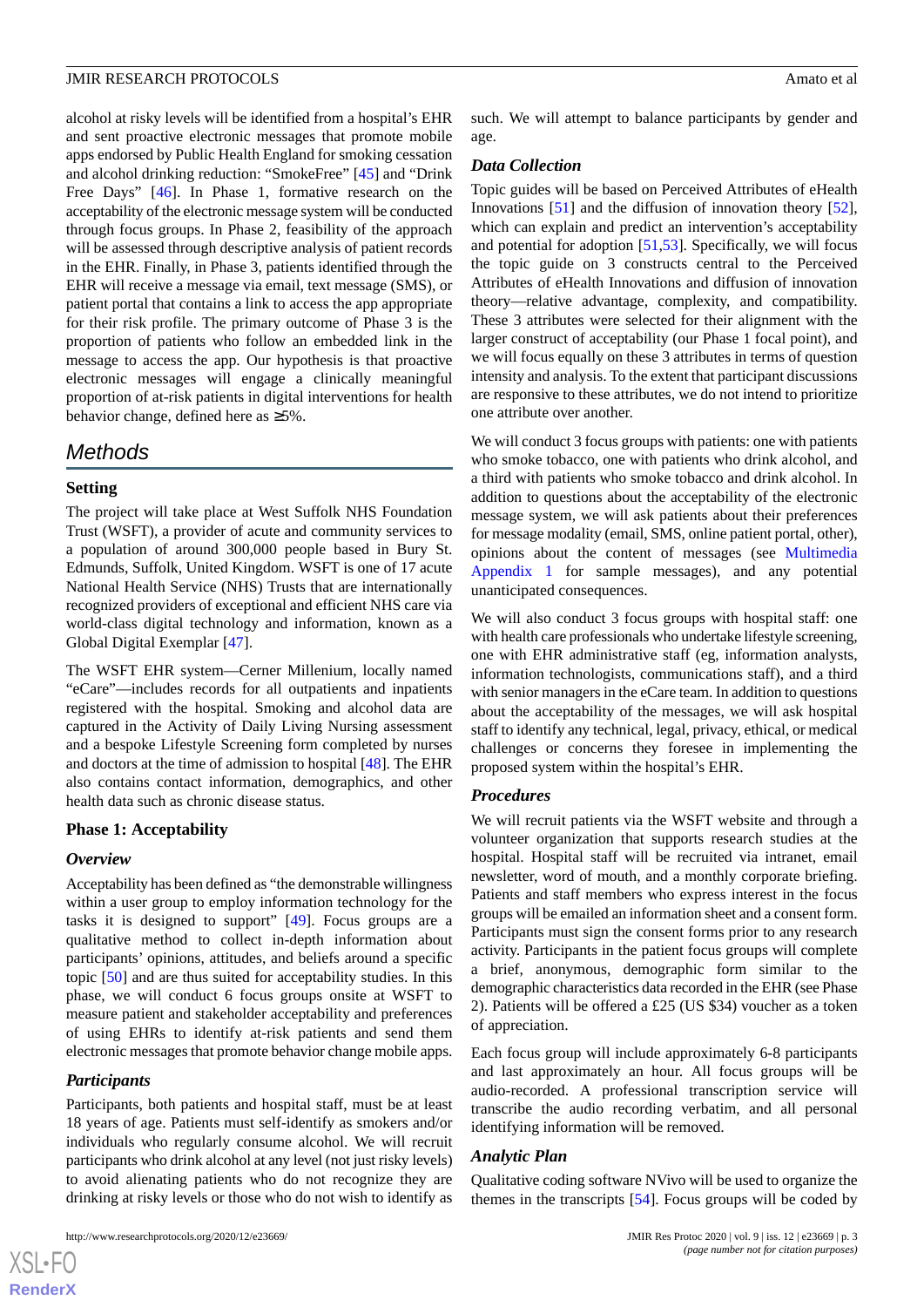one researcher, and coding will be cross-checked by a second independent researcher. Researchers will meet regularly to discuss the coding and any discrepancies will be resolved collaboratively. Framework analysis will be used to analyze the data, guided by the Perceived Attributes of eHealth Innovations [[51\]](#page-8-6). We will also use inductive analysis where themes will be identified from the data [[55\]](#page-8-10). Data from the focus groups will inform messaging decisions in Phase 3. For example, results from the focus groups will determine whether messages are sent via SMS, email, or patient health portal and the framing of the message content in order to maximize acceptability and minimize any concerns.

#### **Phase 2: Feasibility**

#### *Overview and Data Collection*

Feasibility assesses whether the methods and procedures of a proposed study will work before implementing it on a large scale [\[56](#page-8-11)]. We will work with hospital information analysts to identify the proportions of patients who smoke, drink alcohol at risky levels, or both in the hospital's EHR. Obtaining information about the patient population will inform the planned segmentation in Phase 3. Specifically, we will mine the EHR for the following key data fields: risk profile, contact information, demographic characteristics, chronic or past health conditions, and screening recency. The risk profile is categorized as (1) exclusive smokers, (2) exclusive risky alcohol drinkers, and (3) dual smokers and drinkers. Contact information includes an email address, a mobile phone number, or a record of access to the online patient portal. Demographic characteristics include gender, age, ethnicity, and level of economic deprivation (Index of Multiple Deprivation using post code). Chronic or past health conditions include hypertension, high cholesterol, heart disease, chronic kidney disease, stroke, chronic obstructive pulmonary disorder, asthma, diabetes, dementia, cancer, arthritis, schizophrenia, bipolar and/or other psychosis, and depression and/or anxiety. Screening recency is the date on which tobacco and alcohol use status was most recently assessed.

#### *Analytic Plan*

We will use descriptive statistics to tabulate the frequencies and percentages of patients with valid data in each of the aforementioned key fields. Availability of contact information, demographics, health conditions, and screening recency will be stratified by risk profile. Distributions will be compared with chi-squared tests and logistic regression analyses. No personally identifiable information nor patient-level data will be available to the study team. The study team will provide table shells to the hospital-based information analysts, who will aggregate the data onsite and return deidentified results to the study team, consistent with hospital policies. Findings from Phase 2 will inform the viability of the proposed 3 risk profile groups to be examined in Phase 3. A sample size of 383 will be needed for each risk profile to produce a 95% confidence interval of  $\pm$ 5%, assuming a population proportion of 50% and a population size of 100,000 [\[57](#page-8-12)]. While we plan to conduct Phase 3 regardless of the true EHR population size as revealed in Phase 2, this statistic provides a benchmark for interpreting results. Furthermore, although not an outcome for the proposed study, findings from Phase 2 will be shared with hospital staff to

identify any potential gaps in completeness of records and to suggest potential changes to hospital protocols to improve their completeness.

#### **Phase 3: Reach**

#### *Overview*

The reach of a public health intervention can be defined as "The proportion and representativeness of individuals who are willing to participatein a given initiative, intervention, or program." [[58\]](#page-8-13). In this phase, we will send proactive electronic messages to at-risk patients who have visited the hospital in the past year, encouraging them to access behavior change apps that support smoking cessation and alcohol reduction. The primary outcome will be the click rate on the link embedded in these messages. We will tailor messages to each participant's risk profile (ie, smoker, risky drinker).

#### *Participants*

All identified smokers and risky drinkers for whom contact information is available will be eligible to receive messages, except for patients <18 years old; patients on the End of Life Pathway; pregnant women, as their data are held in a separate database and governed by separate hospital policies; and patients who have opted out of receiving messages from the hospital.

#### *Procedures*

The final content and modality of the messages will be based on the acceptability and feasibility findings from Phase 1, and the final number of participants will be based on the feasibility findings from Phase 2. Eligible patients will be sent messages containing a link to a webpage hosted by the NHS where participants can download a free behavior change app relevant to their risk profile. These apps include "SmokeFree" and *"*Drink Free Days," both of which are promoted by Public Health England as part of their "OneYou" campaign [\[45](#page-8-0),[46\]](#page-8-1). The apps are available for iOS and Android devices.

A data privacy impact assessment has been performed to assess the risk posed by processing patients' data in order to send communications promoting behavior change apps [[59\]](#page-8-14). Each participant will receive at least one initial message and another reminder message if they do not click the link in the initial message; the total number of messages will be determined by the results of Phase 1. To capture and track click rates, each message-embedded link will contain a tracking code that is unique to its recipient. Information technologists at the hospital will use the tracking codes to identify which participants clicked through to access the NHS webpage.

Approximately 1 week after the intervention messages have been sent, participants will receive a message inviting them to complete an anonymous follow-up survey. The survey will collect information on their experience of receiving the message, to further inform acceptability. As in Phase 1, survey items in Phase 3 will be based on the Perceived Attributes of eHealth Innovations and will examine 3 acceptability constructs: relative advantage, simplicity, and compatibility [[51\]](#page-8-6). Patients who complete the survey will be entered into a prize draw to win £250 (US \$338) high street vouchers.

 $XS$ -FO **[RenderX](http://www.renderx.com/)**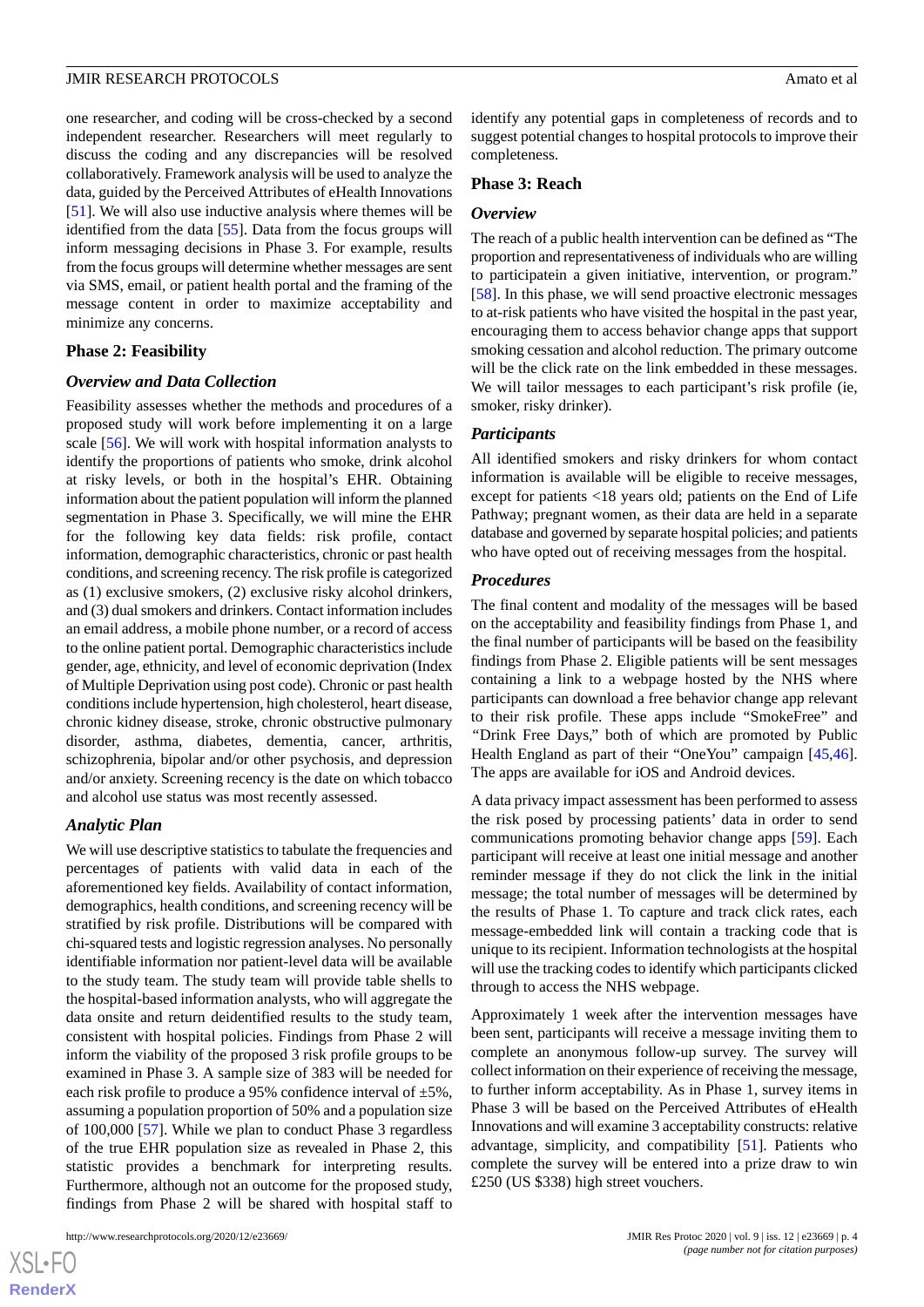#### *Measures*

With the exception of the primary outcome (ie, click rate of the link), all study measures are defined within the WSFT EHR system. For behavioral risk status, smokers are defined by a single item labelled "Does the patient smoke?", and risky drinkers are defined by the hospital as those with an Alcohol Use Disorders Identification Test–Consumption version (AUDIT-C) score between 5 and 10 [[60\]](#page-8-15). Demographics include gender, age, ethnicity, and Index of Multiple Deprivation. Health conditions include hypertension, high cholesterol, heart disease, chronic kidney disease, stroke, chronic obstructive pulmonary disorder, asthma, diabetes, dementia, cancer, arthritis, schizophrenia, bipolar and/or other psychosis, and depression and/or anxiety. The primary outcome for Phase 3 is the click-through rate of the links embedded in the messages. In other words, the outcome is the proportion of participants who click the message link to access a behavior change app, with the numerator being the number of individuals who clicked the link and the denominator being the number of individuals who received the message.

#### *Analytic Plan*

<span id="page-4-0"></span>We will use logistic regression analysis to model the likelihood of clicking on the message-embedded link within each risk group, with demographics and health condition statuses entered as covariates. The logistic regression approach will support comparison of effect sizes as the relative risk, a metric that is familiar and easily interpretable across the health sciences.



Figure 1. Gantt chart of study timeline.

# *Results*

 $XS$  $\cdot$ FC **[RenderX](http://www.renderx.com/)**

This study was funded by Cancer Research UK from April 2019 to March 2020. NHS Research Ethics Committee and Health Research Authority approvals were granted in June 2019. At the time of the original submission of this protocol manuscript, data collection was complete, but analyses had not begun.

Analysis of phase 3 data was extended beyond the end of the study, due to prioritization of COVID-19 activity.

# *Discussion*

Increasing the reach of digital behavioral health interventions can improve population health by reducing the burden of preventable death and disease. This 3-phase study protocol describes an implementation strategy that aims to increase

Additional analyses will explore the click rate stratified by risk group and sociodemographic characteristics to investigate health disparities, if any.

We determined a priori that 5% would be a clinically meaningful proportion of users clicking on the message-embedded link. This value was selected based on feasibility determined by prior research [\[39](#page-7-5)]. Although relatively modest in absolute terms, 5% of the total number of smokers or risky alcohol drinkers within the NHS EHRs would represent many people. We hypothesize that 5% is attainable based on similar studies in which patients identified through an EHR responded to a quitline referral [\[39](#page-7-5),[43\]](#page-7-8) or proactive telephone calls offering telephonic coaching [\[41](#page-7-6)] and on email marketing campaign industry standards of click-through rates of 2%-5% [\[61](#page-8-16)]. This includes those whose mobile phone numbers are invalid (eg, message undeliverable) and therefore unable to receive the messages.

#### **Ethics Approval**

We will seek ethical approval from the NHS Research Ethics Committee and the Health Research Authority. All communications with patients in Phase 3 will come from the hospital, rather than the study team, and only patients who have consented to receive health communications from the hospital are eligible to be included in the study. We have already received authorization to use EHR data from the WSFT Information Governance Team via a data protection impact assessment form [\[59](#page-8-14)] (approval date: September 20, 2019). The study timeline is presented in a Gantt chart (see [Figure 1\)](#page-4-0).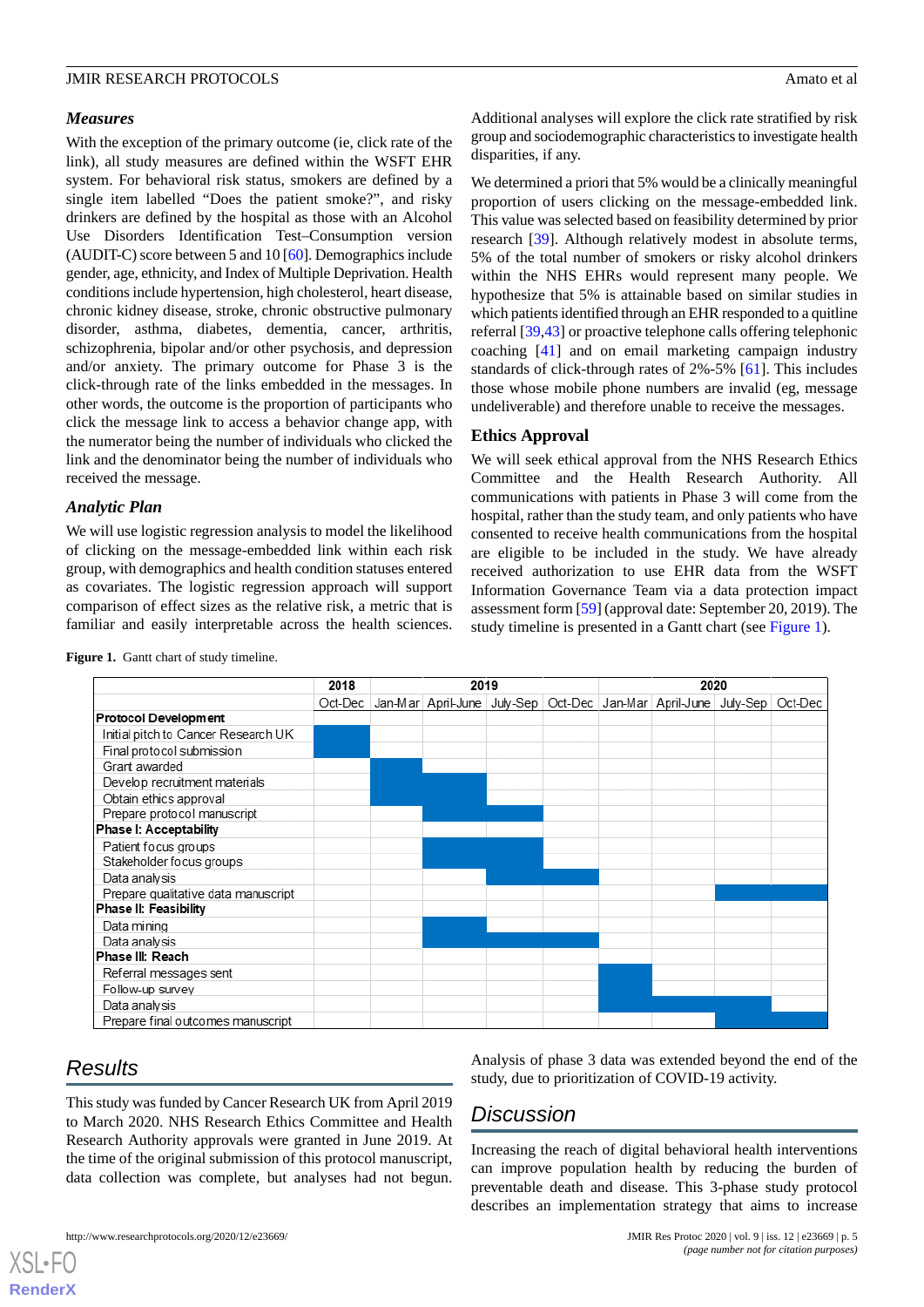exposure to digital-based treatment for smoking cessation and alcohol reduction among a large, at-risk population identified through a hospital's EHR. While future research is needed to assess what proportion of users who click a link subsequently enroll in treatment, this study will provide empirical estimates of an important first step on that pathway. Specifically, we aim to use electronic communications to promote Public Health England's behavior change mobile apps to secondary care patients who smoke or drink alcohol at risky levels. The implementation strategy [[62\]](#page-8-17) is designed to be scalable, such that the study protocol can be readily and economically translated to an automated system for immediate implementation within a hospital EHR system.

This study is one of the first to integrate digital behavior change interventions with an EHR system. This study will contribute to the literature by providing valuable data on the acceptability, feasibility, and reach of such integration. The study will advance the dissemination of digital health interventions, expand the use of EHR beyond the individual patient, and provide a model for implementation and adaptation to other health care systems. Finally, a fully automated screening and proactive outreach system to digital behavioral interventions will preserve human resources for cases that need special attention, such as patients who need personal follow-up calls to enroll in behavioral change interventions or patients who may require in-person behavioral counselling such as smokers from special populations such as HIV patients or those with mental illness.

Future directions include follow-up studies to determine optimal message content, frequency, and other communication meta parameters to yield higher click rates. Similarly, follow-up studies should explore group differences in patient preferences for engaging with electronic communications about behavior change support. Other future directions include deeper integration of interventions with EHRs, for example dynamically tailored interventions based on clinician-initiated changes to a patient's EHR or reporting information bidirectionally from a digital intervention back to the EHR for clinician review. Finally, follow-up studies on implementation fidelity and adaptability to health care systems nationally and worldwide are needed.

#### **Limitations**

The proposed study takes place at a Global Digital Exemplar Trust, a world leader in digital technology and health records. This infrastructure might not be available at other hospitals. The intervention is based on the use of electronic communication (email, SMS, online patient portal) and directs patients to download mobile apps for behavioral interventions; patients who are not connected to the internet or do not own smartphones are unlikely to benefit from such approaches. Race/ethnicity and socioeconomic status are important determinants of smoking and alcohol drinking behaviors; however, the sample for the current study is limited by the hospital population.

### **Conclusion**

This implementation study will add valuable insights to sparse literature on using EHRs to expand the reach of digital interventions for cancer prevention. The ultimate goal of the research is to reduce cancer incidence on a population level by addressing cancer risk behaviors such as cigarette smoking and drinking alcohol at risky levels. Results will guide future studies on wider-scale implementation.

#### **Acknowledgments**

We are grateful to Cancer Research UK and the National Cancer Institute for supporting the Sandpit Workshop (Maryland, October 2018), which brought together our team of collaborators and initiated this exciting project. We would also like to thank author HJ and her colleagues at WSFT for their enthusiastic support, without which this project would not be possible.

The OptiMine team acknowledges the support of the National Institute for Health Research Clinical Research Network (NIHR CRN). This research has been funded by Cancer Research UK, Cancer Policy Research Centre - Innovation Grant (C69129/A28665).

The effort of SE has been supported by the Division of Intramural Research of The National Institute on Minority Health and Health Disparities, The National Institutes of Health. AR was supported by National Institute on Drug Abuse grant K12DA041449. This is a summary of research supported by the National Institute for Health Research Applied Research Collaboration East of England. The views expressed are those of the author(s) and not necessarily those of the NHS, NIHR, UK Department of Health and Social Care, US National Institutes of Health, or US Department of Health and Human Services.

# **Authors' Contributions**

<span id="page-5-0"></span>All authors conceived of the study and protocol. MA and SE drafted the manuscript. All authors reviewed and edited the manuscript.

#### **Conflicts of Interest**

None declared.

#### **Multimedia Appendix 1**

Focus group example messages. [[DOCX File , 279 KB-Multimedia Appendix 1\]](https://jmir.org/api/download?alt_name=resprot_v9i12e23669_app1.docx&filename=e3182df054530541e284ff2b51d284fd.docx)

#### **References**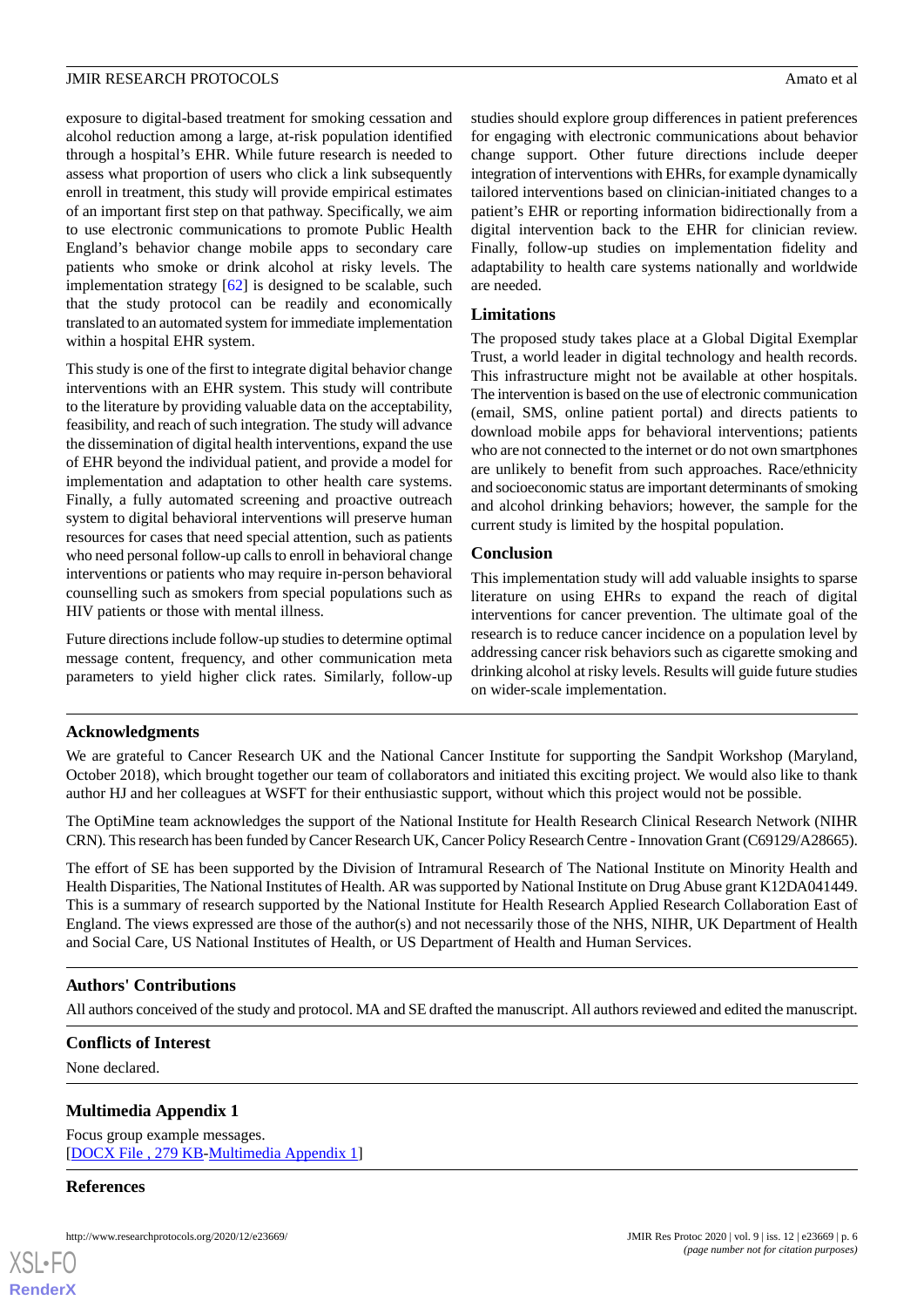- <span id="page-6-0"></span>1. Centers for Disease Control and Prevention. 2020. URL: [https://www.cdc.gov/tobacco/data\\_statistics/fact\\_sheets/fast\\_facts/](https://www.cdc.gov/tobacco/data_statistics/fact_sheets/fast_facts/index.htm) [index.htm](https://www.cdc.gov/tobacco/data_statistics/fact_sheets/fast_facts/index.htm) [accessed 2020-12-12]
- <span id="page-6-2"></span><span id="page-6-1"></span>2. Excessive Alcohol Use. Centers for Disease Control and Prevention. 2019. URL: [https://www.cdc.gov/chronicdisease/](https://www.cdc.gov/chronicdisease/resources/publications/factsheets/alcohol.htm) [resources/publications/factsheets/alcohol.htm](https://www.cdc.gov/chronicdisease/resources/publications/factsheets/alcohol.htm) [accessed 2020-12-12]
- 3. Adult smoking habits in the UK: 2018. Office for National Statistics. 2019 Jul 02. URL: [https://www.ons.gov.uk/](https://www.ons.gov.uk/peoplepopulationandcommunity/healthandsocialcare/healthandlifeexpectancies/bulletins/adultsmokinghabitsingreatbritain/2018) [peoplepopulationandcommunity/healthandsocialcare/healthandlifeexpectancies/bulletins/adultsmokinghabitsingreatbritain/](https://www.ons.gov.uk/peoplepopulationandcommunity/healthandsocialcare/healthandlifeexpectancies/bulletins/adultsmokinghabitsingreatbritain/2018) [2018](https://www.ons.gov.uk/peoplepopulationandcommunity/healthandsocialcare/healthandlifeexpectancies/bulletins/adultsmokinghabitsingreatbritain/2018) [accessed 2020-12-12]
- <span id="page-6-4"></span><span id="page-6-3"></span>4. Hunt D, Knuchel-Takano A, Jaccard A, Bhimjiyani A, Retat L, Selvarajah C, et al. Modelling the implications of reducing smoking prevalence: the public health and economic benefits of achieving a 'tobacco-free' UK. Tob Control 2018 Mar;27(2):129-135. [doi: [10.1136/tobaccocontrol-2016-053507\]](http://dx.doi.org/10.1136/tobaccocontrol-2016-053507) [Medline: [28495977](http://www.ncbi.nlm.nih.gov/entrez/query.fcgi?cmd=Retrieve&db=PubMed&list_uids=28495977&dopt=Abstract)]
- <span id="page-6-5"></span>5. UK Chief Medical Officers'Low Risk Drinking Guidelines. 2016. URL: [https://assets.publishing.service.gov.uk/government/](https://assets.publishing.service.gov.uk/government/uploads/system/uploads/attachment_data/file/545937/UK_CMOs__report.pdf) [uploads/system/uploads/attachment\\_data/file/545937/UK\\_CMOs\\_\\_report.pdf](https://assets.publishing.service.gov.uk/government/uploads/system/uploads/attachment_data/file/545937/UK_CMOs__report.pdf) [accessed 2020-12-12]
- <span id="page-6-6"></span>6. National Statistics. Statistics on Alcohol in England, 2018. National Health Service. 2018 May 01. URL: [https://files.](https://files.digital.nhs.uk/60/B4D319/alc-eng-2018-rep.pdf) [digital.nhs.uk/60/B4D319/alc-eng-2018-rep.pdf](https://files.digital.nhs.uk/60/B4D319/alc-eng-2018-rep.pdf) [accessed 2020-12-12]
- <span id="page-6-7"></span>7. Statistics on Alcohol, England 2019. NHS Digital. 2019 Feb 05. URL: [https://digital.nhs.uk/data-and-information/publications/](https://digital.nhs.uk/data-and-information/publications/statistical/statistics-on-alcohol/2019) [statistical/statistics-on-alcohol/2019](https://digital.nhs.uk/data-and-information/publications/statistical/statistics-on-alcohol/2019) [accessed 2020-12-12]
- <span id="page-6-8"></span>8. Alcohol-specific deaths in the UK: registered in 2018. Office for National Statistics. 2019 Dec 3. URL: [https://www.](https://www.ons.gov.uk/peoplepopulationandcommunity/healthandsocialcare/causesofdeath/bulletins/alcoholrelateddeathsintheunitedkingdom/2018) [ons.gov.uk/peoplepopulationandcommunity/healthandsocialcare/causesofdeath/bulletins/](https://www.ons.gov.uk/peoplepopulationandcommunity/healthandsocialcare/causesofdeath/bulletins/alcoholrelateddeathsintheunitedkingdom/2018) [alcoholrelateddeathsintheunitedkingdom/2018](https://www.ons.gov.uk/peoplepopulationandcommunity/healthandsocialcare/causesofdeath/bulletins/alcoholrelateddeathsintheunitedkingdom/2018) [accessed 2020-12-12]
- <span id="page-6-9"></span>9. Adams S. Psychopharmacology of Tobacco and Alcohol Comorbidity: a Review of Current Evidence. Curr Addict Rep 2017;4(1):25-34 [[FREE Full text](http://europepmc.org/abstract/MED/28357192)] [doi: [10.1007/s40429-017-0129-z](http://dx.doi.org/10.1007/s40429-017-0129-z)] [Medline: [28357192\]](http://www.ncbi.nlm.nih.gov/entrez/query.fcgi?cmd=Retrieve&db=PubMed&list_uids=28357192&dopt=Abstract)
- 10. Whittaker R, McRobbie H, Bullen C, Rodgers A, Gu Y, Dobson R. Mobile phone text messaging and app-based interventions for smoking cessation. Cochrane Database Syst Rev 2019 Oct 22;10:CD006611 [\[FREE Full text](http://europepmc.org/abstract/MED/31638271)] [doi: [10.1002/14651858.CD006611.pub5\]](http://dx.doi.org/10.1002/14651858.CD006611.pub5) [Medline: [31638271](http://www.ncbi.nlm.nih.gov/entrez/query.fcgi?cmd=Retrieve&db=PubMed&list_uids=31638271&dopt=Abstract)]
- 11. Taylor GMJ, Dalili MN, Semwal M, Civljak M, Sheikh A, Car J. Internet-based interventions for smoking cessation. Cochrane Database Syst Rev 2017 Sep 04;9:CD007078 [\[FREE Full text](http://europepmc.org/abstract/MED/28869775)] [doi: [10.1002/14651858.CD007078.pub5](http://dx.doi.org/10.1002/14651858.CD007078.pub5)] [Medline: [28869775](http://www.ncbi.nlm.nih.gov/entrez/query.fcgi?cmd=Retrieve&db=PubMed&list_uids=28869775&dopt=Abstract)]
- 12. Khadjesari Z, Murray E, Hewitt C, Hartley S, Godfrey C. Can stand-alone computer-based interventions reduce alcohol consumption? A systematic review. Addiction 2011 Feb;106(2):267-282 [\[FREE Full text](http://onlinelibrary.wiley.com/doi/10.1111/j.1360-0443.2010.03214.x/abstract?systemMessage=Wiley+Online+Library+will+be+disrupted+on+the+18th+October+from+10%3A00+BST+%2805%3A00+EDT%29+for+essential+maintenance+for+approximately+two+hours+as+we+make+upgrades+to+improve+our+services+to+you)] [doi: [10.1111/j.1360-0443.2010.03214.x\]](http://dx.doi.org/10.1111/j.1360-0443.2010.03214.x) [Medline: [21083832\]](http://www.ncbi.nlm.nih.gov/entrez/query.fcgi?cmd=Retrieve&db=PubMed&list_uids=21083832&dopt=Abstract)
- <span id="page-6-10"></span>13. Ramsey AT, Satterfield JM, Gerke DR, Proctor EK. Technology-Based Alcohol Interventions in Primary Care: Systematic Review. J Med Internet Res 2019 Apr 08;21(4):e10859 [\[FREE Full text\]](https://www.jmir.org/2019/4/e10859/) [doi: [10.2196/10859](http://dx.doi.org/10.2196/10859)] [Medline: [30958270\]](http://www.ncbi.nlm.nih.gov/entrez/query.fcgi?cmd=Retrieve&db=PubMed&list_uids=30958270&dopt=Abstract)
- <span id="page-6-11"></span>14. Kaner E, Beyer F, Garnett C, Crane D, Brown J, Muirhead C, et al. Personalised digital interventions for reducing hazardous and harmful alcohol consumption in community-dwelling populations. Cochrane Database Syst Rev 2017 Sep 25;9:CD011479 [[FREE Full text](http://europepmc.org/abstract/MED/28944453)] [doi: [10.1002/14651858.CD011479.pub2\]](http://dx.doi.org/10.1002/14651858.CD011479.pub2) [Medline: [28944453](http://www.ncbi.nlm.nih.gov/entrez/query.fcgi?cmd=Retrieve&db=PubMed&list_uids=28944453&dopt=Abstract)]
- 15. Sundström C, Blankers M, Khadjesari Z. Computer-Based Interventions for Problematic Alcohol Use: a Review of Systematic Reviews. Int J Behav Med 2017 Oct;24(5):646-658 [\[FREE Full text](http://europepmc.org/abstract/MED/27757844)] [doi: [10.1007/s12529-016-9601-8\]](http://dx.doi.org/10.1007/s12529-016-9601-8) [Medline: [27757844](http://www.ncbi.nlm.nih.gov/entrez/query.fcgi?cmd=Retrieve&db=PubMed&list_uids=27757844&dopt=Abstract)]
- <span id="page-6-12"></span>16. BinDhim NF, McGeechan K, Trevena L. Who Uses Smoking Cessation Apps? A Feasibility Study Across Three Countries via Smartphones. JMIR Mhealth Uhealth 2014 Feb 06;2(1):e4 [\[FREE Full text\]](https://mhealth.jmir.org/2014/1/e4/) [doi: [10.2196/mhealth.2841\]](http://dx.doi.org/10.2196/mhealth.2841) [Medline: [25098439](http://www.ncbi.nlm.nih.gov/entrez/query.fcgi?cmd=Retrieve&db=PubMed&list_uids=25098439&dopt=Abstract)]
- <span id="page-6-13"></span>17. Graham A, Amato M. Twelve Million Smokers Look Online for Smoking Cessation Help Annually: Health Information National Trends Survey Data, 2005-2017. Nicotine Tob Res 2019 Jan 04;21(2):249-252 [\[FREE Full text\]](http://europepmc.org/abstract/MED/29660037) [doi: [10.1093/ntr/nty043\]](http://dx.doi.org/10.1093/ntr/nty043) [Medline: [29660037](http://www.ncbi.nlm.nih.gov/entrez/query.fcgi?cmd=Retrieve&db=PubMed&list_uids=29660037&dopt=Abstract)]
- <span id="page-6-14"></span>18. McClure JB, Hartzler AL, Catz SL. Design Considerations for Smoking Cessation Apps: Feedback From Nicotine Dependence Treatment Providers and Smokers. JMIR Mhealth Uhealth 2016 Feb 12;4(1):e17 [[FREE Full text](https://mhealth.jmir.org/2016/1/e17/)] [doi: [10.2196/mhealth.5181](http://dx.doi.org/10.2196/mhealth.5181)] [Medline: [26872940](http://www.ncbi.nlm.nih.gov/entrez/query.fcgi?cmd=Retrieve&db=PubMed&list_uids=26872940&dopt=Abstract)]
- <span id="page-6-16"></span><span id="page-6-15"></span>19. Abrams DB, Graham AL, Levy DT, Mabry PL, Orleans CT. Boosting population quits through evidence-based cessation treatment and policy. Am J Prev Med 2010 Mar;38(3 Suppl):S351-S363 [\[FREE Full text](http://europepmc.org/abstract/MED/20176308)] [doi: [10.1016/j.amepre.2009.12.011\]](http://dx.doi.org/10.1016/j.amepre.2009.12.011) [Medline: [20176308](http://www.ncbi.nlm.nih.gov/entrez/query.fcgi?cmd=Retrieve&db=PubMed&list_uids=20176308&dopt=Abstract)]
- <span id="page-6-17"></span>20. Stiles P, Boothroyd R, Snyder K, Zong X. Service Penetration by Persons with Severe Mental Illness. The Journal of Behavioral Health Services & Research 2002;29(2):198-207. [doi: [10.1097/00075484-200205000-00010](http://dx.doi.org/10.1097/00075484-200205000-00010)]
- 21. Detmer D, Bloomrosen M, Raymond B, Tang P. Integrated personal health records: transformative tools for consumer-centric care. BMC Med Inform Decis Mak 2008 Oct 06;8:45 [\[FREE Full text](https://bmcmedinformdecismak.biomedcentral.com/articles/10.1186/1472-6947-8-45)] [doi: [10.1186/1472-6947-8-45\]](http://dx.doi.org/10.1186/1472-6947-8-45) [Medline: [18837999\]](http://www.ncbi.nlm.nih.gov/entrez/query.fcgi?cmd=Retrieve&db=PubMed&list_uids=18837999&dopt=Abstract)
- 22. Chaudhry B, Wang J, Wu S, Maglione M, Mojica W, Roth E, et al. Systematic review: impact of health information technology on quality, efficiency, and costs of medical care. Ann Intern Med 2006 May 16;144(10):742-752 [\[FREE Full](https://www.acpjournals.org/doi/10.7326/0003-4819-144-10-200605160-00125?url_ver=Z39.88-2003&rfr_id=ori:rid:crossref.org&rfr_dat=cr_pub%3dpubmed) [text](https://www.acpjournals.org/doi/10.7326/0003-4819-144-10-200605160-00125?url_ver=Z39.88-2003&rfr_id=ori:rid:crossref.org&rfr_dat=cr_pub%3dpubmed)] [doi: [10.7326/0003-4819-144-10-200605160-00125\]](http://dx.doi.org/10.7326/0003-4819-144-10-200605160-00125) [Medline: [16702590](http://www.ncbi.nlm.nih.gov/entrez/query.fcgi?cmd=Retrieve&db=PubMed&list_uids=16702590&dopt=Abstract)]
- 23. Payne TH, Detmer DE, Wyatt JC, Buchan IE. National-scale clinical information exchange in the United Kingdom: lessons for the United States. J Am Med Inform Assoc 2011;18(1):91-98 [\[FREE Full text\]](http://europepmc.org/abstract/MED/21134976) [doi: [10.1136/jamia.2010.005611](http://dx.doi.org/10.1136/jamia.2010.005611)] [Medline: [21134976](http://www.ncbi.nlm.nih.gov/entrez/query.fcgi?cmd=Retrieve&db=PubMed&list_uids=21134976&dopt=Abstract)]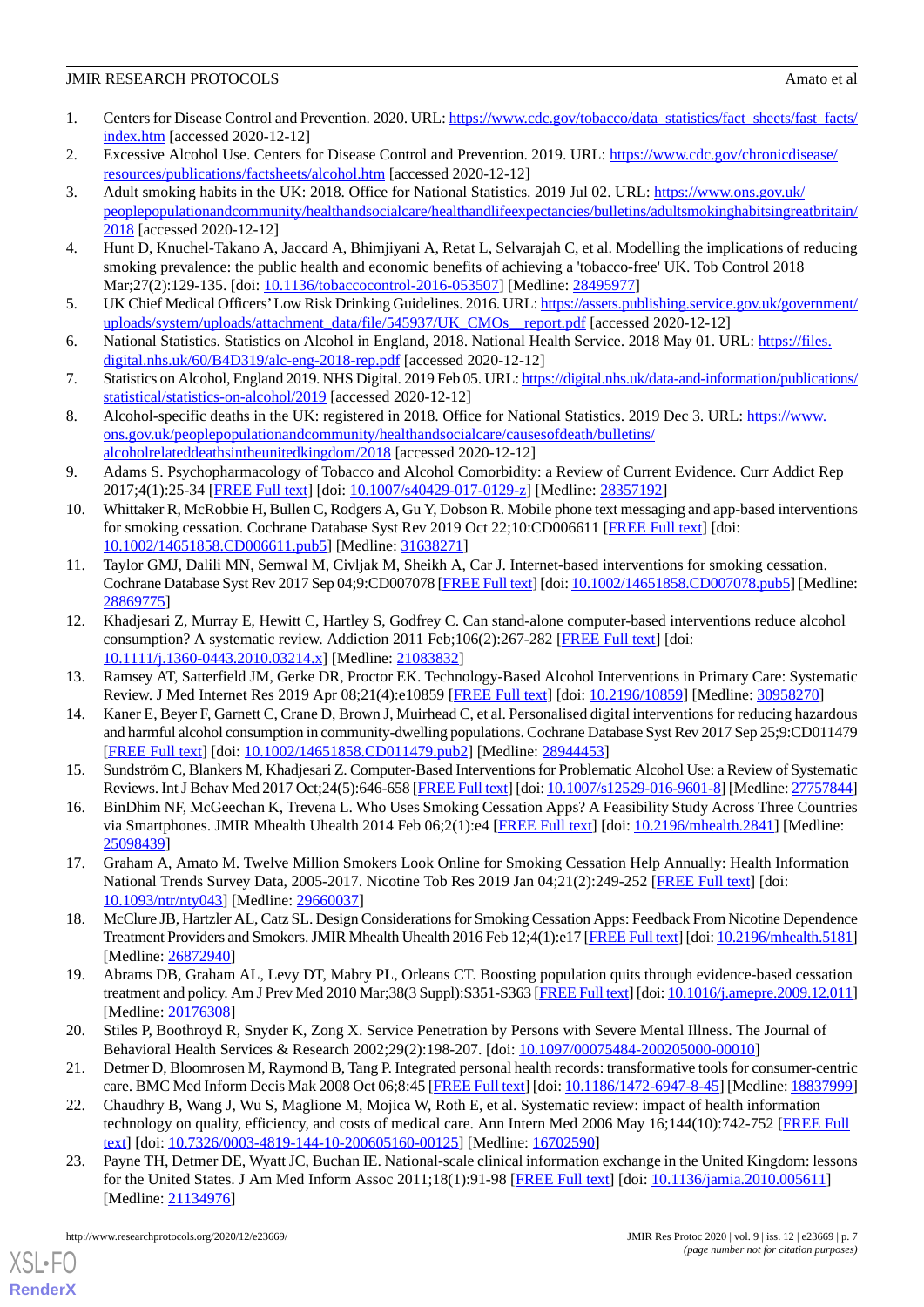- <span id="page-7-0"></span>24. Altuwaijri M, Sughayr A, Hassan M, Alazwari FM. The effect of integrating short messaging services' reminders with electronic medical records on non-attendance rates. Saudi Med J 2012 Feb;33(2):193-196. [Medline: [22327762](http://www.ncbi.nlm.nih.gov/entrez/query.fcgi?cmd=Retrieve&db=PubMed&list_uids=22327762&dopt=Abstract)]
- 25. Bar-Shain DS, Stager MM, Runkle AP, Leon JB, Kaelber DC. Direct messaging to parents/guardians to improve adolescent immunizations. J Adolesc Health 2015 May;56(5 Suppl):S21-S26. [doi: [10.1016/j.jadohealth.2014.11.023](http://dx.doi.org/10.1016/j.jadohealth.2014.11.023)] [Medline: [25863550](http://www.ncbi.nlm.nih.gov/entrez/query.fcgi?cmd=Retrieve&db=PubMed&list_uids=25863550&dopt=Abstract)]
- <span id="page-7-1"></span>26. Bay SL, Crawford DJ. Using Technology to Affect Influenza Vaccine Coverage Among Children With Chronic Respiratory Conditions. J Pediatr Health Care 2017;31(2):155-160. [doi: [10.1016/j.pedhc.2016.06.007](http://dx.doi.org/10.1016/j.pedhc.2016.06.007)] [Medline: [27475928\]](http://www.ncbi.nlm.nih.gov/entrez/query.fcgi?cmd=Retrieve&db=PubMed&list_uids=27475928&dopt=Abstract)
- <span id="page-7-2"></span>27. Green BB, Wang C, Anderson ML, Chubak J, Meenan RT, Vernon SW, et al. An automated intervention with stepped increases in support to increase uptake of colorectal cancer screening: a randomized trial. Ann Intern Med 2013 Mar 05;158(5 Pt 1):301-311 [[FREE Full text](http://europepmc.org/abstract/MED/23460053)] [doi: [10.7326/0003-4819-158-5-201303050-00002](http://dx.doi.org/10.7326/0003-4819-158-5-201303050-00002)] [Medline: [23460053\]](http://www.ncbi.nlm.nih.gov/entrez/query.fcgi?cmd=Retrieve&db=PubMed&list_uids=23460053&dopt=Abstract)
- 28. Atlas SJ, Grant RW, Lester WT, Ashburner JM, Chang Y, Barry MJ, et al. A cluster-randomized trial of a primary care informatics-based system for breast cancer screening. J Gen Intern Med 2011 Feb;26(2):154-161 [\[FREE Full text](http://europepmc.org/abstract/MED/20872083)] [doi: [10.1007/s11606-010-1500-0\]](http://dx.doi.org/10.1007/s11606-010-1500-0) [Medline: [20872083](http://www.ncbi.nlm.nih.gov/entrez/query.fcgi?cmd=Retrieve&db=PubMed&list_uids=20872083&dopt=Abstract)]
- 29. Bae J, Ford EW, Huerta TR. The Electronic Medical Record's Role in Support of Smoking Cessation Activities. Nicotine Tob Res 2016 May;18(5):1019-1024. [doi: [10.1093/ntr/ntv270](http://dx.doi.org/10.1093/ntr/ntv270)] [Medline: [26659415](http://www.ncbi.nlm.nih.gov/entrez/query.fcgi?cmd=Retrieve&db=PubMed&list_uids=26659415&dopt=Abstract)]
- 30. Bae J, Ford EW, Kharrazi HHK, Huerta TR. Electronic medical record reminders and smoking cessation activities in primary care. Addict Behav 2018 Feb;77:203-209. [doi: [10.1016/j.addbeh.2017.10.009\]](http://dx.doi.org/10.1016/j.addbeh.2017.10.009) [Medline: [29065376](http://www.ncbi.nlm.nih.gov/entrez/query.fcgi?cmd=Retrieve&db=PubMed&list_uids=29065376&dopt=Abstract)]
- 31. Bernstein SL, Rosner J, DeWitt M, Tetrault J, Hsiao AL, Dziura J, et al. Design and implementation of decision support for tobacco dependence treatment in an inpatient electronic medical record: a randomized trial. Transl Behav Med 2017 Jun;7(2):185-195 [[FREE Full text](http://europepmc.org/abstract/MED/28194729)] [doi: [10.1007/s13142-017-0470-8\]](http://dx.doi.org/10.1007/s13142-017-0470-8) [Medline: [28194729](http://www.ncbi.nlm.nih.gov/entrez/query.fcgi?cmd=Retrieve&db=PubMed&list_uids=28194729&dopt=Abstract)]
- 32. Linder JA, Rigotti NA, Schneider LI, Kelley JHK, Brawarsky P, Haas JS. An electronic health record-based intervention to improve tobacco treatment in primary care: a cluster-randomized controlled trial. Arch Intern Med 2009 Apr 27;169(8):781-787 [[FREE Full text](http://europepmc.org/abstract/MED/19398690)] [doi: [10.1001/archinternmed.2009.53\]](http://dx.doi.org/10.1001/archinternmed.2009.53) [Medline: [19398690](http://www.ncbi.nlm.nih.gov/entrez/query.fcgi?cmd=Retrieve&db=PubMed&list_uids=19398690&dopt=Abstract)]
- 33. McDaniel AM, Benson PL, Roesener GH, Martindale J. An integrated computer-based system to support nicotine dependence treatment in primary care. Nicotine Tob Res 2005 Apr;7 Suppl 1:S57-S66. [doi: [10.1080/14622200500078139\]](http://dx.doi.org/10.1080/14622200500078139) [Medline: [16036271](http://www.ncbi.nlm.nih.gov/entrez/query.fcgi?cmd=Retrieve&db=PubMed&list_uids=16036271&dopt=Abstract)]
- 34. Onders R, Spillane J, Reilley B, Leston J. Use of electronic clinical reminders to increase preventive screenings in a primary care setting: blueprint from a successful process in Kodiak, Alaska. J Prim Care Community Health 2014 Jan 01;5(1):50-54 [[FREE Full text](https://journals.sagepub.com/doi/10.1177/2150131913496116?url_ver=Z39.88-2003&rfr_id=ori:rid:crossref.org&rfr_dat=cr_pub%3dpubmed)] [doi: [10.1177/2150131913496116\]](http://dx.doi.org/10.1177/2150131913496116) [Medline: [24327588](http://www.ncbi.nlm.nih.gov/entrez/query.fcgi?cmd=Retrieve&db=PubMed&list_uids=24327588&dopt=Abstract)]
- 35. Schindler-Ruwisch JM, Abroms LC, Bernstein SL, Heminger CL. A content analysis of electronic health record (EHR) functionality to support tobacco treatment. Transl Behav Med 2017 Jun;7(2):148-156 [\[FREE Full text\]](http://europepmc.org/abstract/MED/27800564) [doi: [10.1007/s13142-016-0446-0\]](http://dx.doi.org/10.1007/s13142-016-0446-0) [Medline: [27800564](http://www.ncbi.nlm.nih.gov/entrez/query.fcgi?cmd=Retrieve&db=PubMed&list_uids=27800564&dopt=Abstract)]
- 36. Krist AH, Woolf SH, Frazier CO, Johnson RE, Rothemich SF, Wilson DB, et al. An electronic linkage system for health behavior counseling effect on delivery of the 5A's. Am J Prev Med 2008 Nov;35(5 Suppl):S350-S358. [doi: [10.1016/j.amepre.2008.08.010](http://dx.doi.org/10.1016/j.amepre.2008.08.010)] [Medline: [18929981\]](http://www.ncbi.nlm.nih.gov/entrez/query.fcgi?cmd=Retrieve&db=PubMed&list_uids=18929981&dopt=Abstract)
- <span id="page-7-5"></span><span id="page-7-4"></span>37. Kruse GR, Kelley JHK, Linder JA, Park ER, Rigotti NA. Implementation of an electronic health record-based care management system to improve tobacco treatment. J Gen Intern Med 2012 Dec;27(12):1690-1696 [\[FREE Full text\]](http://europepmc.org/abstract/MED/22865018) [doi: [10.1007/s11606-012-2174-6\]](http://dx.doi.org/10.1007/s11606-012-2174-6) [Medline: [22865018](http://www.ncbi.nlm.nih.gov/entrez/query.fcgi?cmd=Retrieve&db=PubMed&list_uids=22865018&dopt=Abstract)]
- <span id="page-7-3"></span>38. Kim JY, Lee KH, Kim SH, Kim KH, Kim JH, Han JS, et al. Needs analysis and development of a tailored mobile message program linked with electronic health records for weight reduction. Int J Med Inform 2013 Nov;82(11):1123-1132. [doi: [10.1016/j.ijmedinf.2013.08.004\]](http://dx.doi.org/10.1016/j.ijmedinf.2013.08.004) [Medline: [24050993](http://www.ncbi.nlm.nih.gov/entrez/query.fcgi?cmd=Retrieve&db=PubMed&list_uids=24050993&dopt=Abstract)]
- <span id="page-7-6"></span>39. Krebs P, Sherman SE, Wilson H, El-Shahawy O, Abroms LL, Zhao X, et al. Text2Connect: a health system approach to engage tobacco users in quitline cessation services via text messaging. Transl Behav Med 2020 Feb 03;10(1):292-301. [doi: [10.1093/tbm/ibz033](http://dx.doi.org/10.1093/tbm/ibz033)] [Medline: [32011721](http://www.ncbi.nlm.nih.gov/entrez/query.fcgi?cmd=Retrieve&db=PubMed&list_uids=32011721&dopt=Abstract)]
- <span id="page-7-7"></span>40. Boykan R, Milana C, Propper G, Bax P, Celestino P. Implementation of an Inpatient Electronic Referral System (Opt-to-Quit) From the Electronic Health Record to the New York State Smokers' Quitline: First Steps. Hosp Pediatr 2016 Sep;6(9):545-551 [[FREE Full text](http://www.hospitalpediatrics.org/cgi/pmidlookup?view=long&pmid=27530349)] [doi: [10.1542/hpeds.2016-0004\]](http://dx.doi.org/10.1542/hpeds.2016-0004) [Medline: [27530349\]](http://www.ncbi.nlm.nih.gov/entrez/query.fcgi?cmd=Retrieve&db=PubMed&list_uids=27530349&dopt=Abstract)
- <span id="page-7-8"></span>41. Haas JS, Linder JA, Park ER, Gonzalez I, Rigotti NA, Klinger EV, et al. Proactive tobacco cessation outreach to smokers of low socioeconomic status: a randomized clinical trial. JAMA Intern Med 2015 Feb;175(2):218-226 [\[FREE Full text](http://europepmc.org/abstract/MED/25506771)] [doi: [10.1001/jamainternmed.2014.6674](http://dx.doi.org/10.1001/jamainternmed.2014.6674)] [Medline: [25506771\]](http://www.ncbi.nlm.nih.gov/entrez/query.fcgi?cmd=Retrieve&db=PubMed&list_uids=25506771&dopt=Abstract)
- <span id="page-7-9"></span>42. Fu SS, van Ryn M, Sherman SE, Burgess DJ, Noorbaloochi S, Clothier B, et al. Proactive tobacco treatment and population-level cessation: a pragmatic randomized clinical trial. JAMA Intern Med 2014 May;174(5):671-677. [doi: [10.1001/jamainternmed.2014.177\]](http://dx.doi.org/10.1001/jamainternmed.2014.177) [Medline: [24615217\]](http://www.ncbi.nlm.nih.gov/entrez/query.fcgi?cmd=Retrieve&db=PubMed&list_uids=24615217&dopt=Abstract)
- 43. Abroms L, Wu K, Long M, Krishnan N, Sherman S, McCarthy M, et al. A Pilot Randomized Trial Comparing Reach and Engagement of Two Text Messaging Programs in Medicaid Smokers: Text&Quit and Text4coach. San Francisco, CA: George Washington University; 2019.
- 44. Proctor E, Silmere H, Raghavan R, Hovmand P, Aarons G, Bunger A, et al. Outcomes for implementation research: conceptual distinctions, measurement challenges, and research agenda. Adm Policy Ment Health 2011 Mar 19;38(2):65-76 [[FREE Full text](http://europepmc.org/abstract/MED/20957426)] [doi: [10.1007/s10488-010-0319-7\]](http://dx.doi.org/10.1007/s10488-010-0319-7) [Medline: [20957426](http://www.ncbi.nlm.nih.gov/entrez/query.fcgi?cmd=Retrieve&db=PubMed&list_uids=20957426&dopt=Abstract)]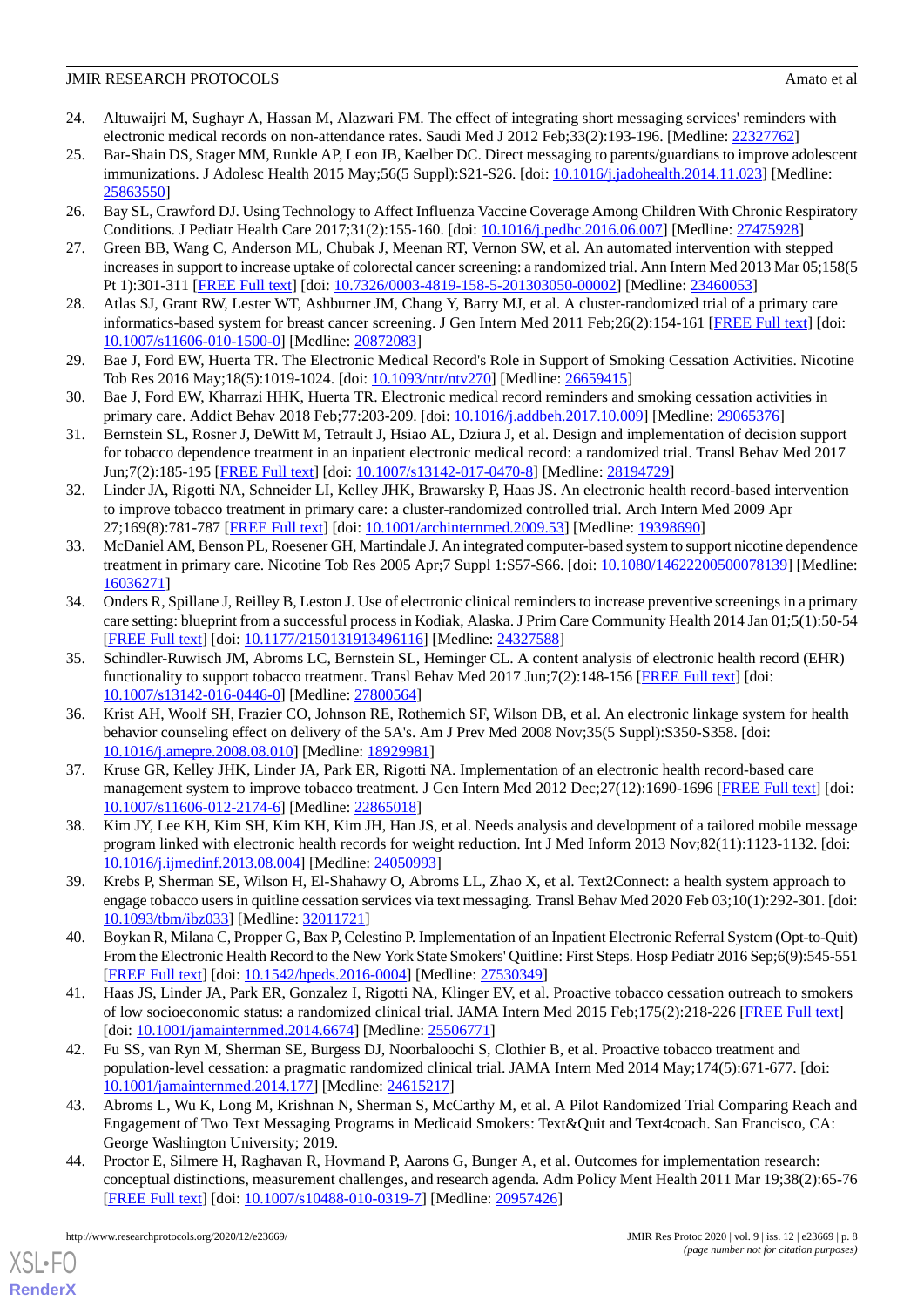- <span id="page-8-0"></span>45. Public Health England. NHS Smokefree. App Store. 2020. URL: <https://apps.apple.com/gb/app/smokefree/id687298065> [accessed 2020-12-12]
- <span id="page-8-2"></span><span id="page-8-1"></span>46. Public Health England. One You Drink Free Days. Google Play Store. 2020. URL: [https://play.google.com/store/apps/](https://play.google.com/store/apps/details?id=com.phe.daysoff&hl=en_US) [details?id=com.phe.daysoff&hl=en\\_US](https://play.google.com/store/apps/details?id=com.phe.daysoff&hl=en_US) [accessed 2020-12-12]
- <span id="page-8-3"></span>47. Global Digital Exemplars. NHS England. 2020. URL: [https://www.england.nhs.uk/digitaltechnology/connecteddigitalsystems/](https://www.england.nhs.uk/digitaltechnology/connecteddigitalsystems/exemplars/) [exemplars/](https://www.england.nhs.uk/digitaltechnology/connecteddigitalsystems/exemplars/) [accessed 2020-12-12]
- <span id="page-8-4"></span>48. Katz S, Ford AB, Moskowitz RW, Jackson BA, Jaffe MW. Studies of Illness in the Aged: The Index of ADL: A Standardized Measure of Biological and Psychosocial Function. JAMA 1963 Sep 21;185:914-919. [doi: [10.1001/jama.1963.03060120024016](http://dx.doi.org/10.1001/jama.1963.03060120024016)] [Medline: [14044222](http://www.ncbi.nlm.nih.gov/entrez/query.fcgi?cmd=Retrieve&db=PubMed&list_uids=14044222&dopt=Abstract)]
- <span id="page-8-5"></span>49. Dillon A, Morris M. User acceptance of new information technology: Theories and models. In: Williams ME, editor. Annual Review of Information Science and Technology. Medford, NJ: Information Today; 1996.
- <span id="page-8-6"></span>50. Basch C. Focus group interview: an underutilized research technique for improving theory and practice in health education. Health Educ Q 1987;14(4):411-448. [doi: [10.1177/109019818701400404\]](http://dx.doi.org/10.1177/109019818701400404) [Medline: [3319971](http://www.ncbi.nlm.nih.gov/entrez/query.fcgi?cmd=Retrieve&db=PubMed&list_uids=3319971&dopt=Abstract)]
- <span id="page-8-8"></span><span id="page-8-7"></span>51. Atkinson NL. Developing a Questionnaire to Measure Perceived Attributes of eHealth Innovations. Am J Health Behav 2007 Nov 01;31(6):612-621. [doi: [10.5993/ajhb.31.6.6](http://dx.doi.org/10.5993/ajhb.31.6.6)]
- 52. Rogers EM. Diffusion of Innovations, 5th Edition. New York, NY: Free Press; 2003.
- <span id="page-8-9"></span>53. Dearing JW, Meyer G. An Exploratory Tool for Predicting Adoption Decisions. Science Communication 2016 Aug 18;16(1):43-57. [doi: [10.1177/0164025994016001003\]](http://dx.doi.org/10.1177/0164025994016001003)
- <span id="page-8-10"></span>54. NVivo. QSR International. 2020. URL:<https://www.qsrinternational.com/nvivo-qualitative-data-analysis-software/home> [accessed 2020-12-12]
- <span id="page-8-11"></span>55. Hsieh H, Shannon SE. Three approaches to qualitative content analysis. Qual Health Res 2005 Nov;15(9):1277-1288. [doi: [10.1177/1049732305276687\]](http://dx.doi.org/10.1177/1049732305276687) [Medline: [16204405\]](http://www.ncbi.nlm.nih.gov/entrez/query.fcgi?cmd=Retrieve&db=PubMed&list_uids=16204405&dopt=Abstract)
- <span id="page-8-13"></span><span id="page-8-12"></span>56. Thabane L, Ma J, Chu R, Cheng J, Ismaila A, Rios LP, et al. A tutorial on pilot studies: the what, why and how. BMC Med Res Methodol 2010 Jan 06;10:1 [\[FREE Full text](https://bmcmedresmethodol.biomedcentral.com/articles/10.1186/1471-2288-10-1)] [doi: [10.1186/1471-2288-10-1](http://dx.doi.org/10.1186/1471-2288-10-1)] [Medline: [20053272\]](http://www.ncbi.nlm.nih.gov/entrez/query.fcgi?cmd=Retrieve&db=PubMed&list_uids=20053272&dopt=Abstract)
- <span id="page-8-14"></span>57. Population Proportion - Sample Size. Select Statistical Services. 2020. URL: [https://select-statistics.co.uk/calculators/](https://select-statistics.co.uk/calculators/sample-size-calculator-population-proportion/) [sample-size-calculator-population-proportion/](https://select-statistics.co.uk/calculators/sample-size-calculator-population-proportion/) [accessed 2020-12-12]
- <span id="page-8-15"></span>58. Glasgow RE, Vogt TM, Boles SM. Evaluating the public health impact of health promotion interventions: the RE-AIM framework. Am J Public Health 1999 Sep;89(9):1322-1327. [doi: [10.2105/ajph.89.9.1322\]](http://dx.doi.org/10.2105/ajph.89.9.1322) [Medline: [10474547](http://www.ncbi.nlm.nih.gov/entrez/query.fcgi?cmd=Retrieve&db=PubMed&list_uids=10474547&dopt=Abstract)]
- 59. Jopling H, Khadjesari Z. Data Protection Impact Assessment (DPIA) Optimine Research Study. West Suffolk NHS Foundation Trust. 2019. URL:<https://www.wsh.nhs.uk/CMS-Documents/DPIA/DPIA-OptiMine.pdf> [accessed 2020-12-12]
- <span id="page-8-17"></span><span id="page-8-16"></span>60. Bush K, Kivlahan DR, McDonell MB, Fihn SD, Bradley KA. The AUDIT alcohol consumption questions (AUDIT-C): an effective brief screening test for problem drinking. Ambulatory Care Quality Improvement Project (ACQUIP). Alcohol Use Disorders Identification Test. Arch Intern Med 1998 Sep 14;158(16):1789-1795. [doi: [10.1001/archinte.158.16.1789](http://dx.doi.org/10.1001/archinte.158.16.1789)] [Medline: [9738608\]](http://www.ncbi.nlm.nih.gov/entrez/query.fcgi?cmd=Retrieve&db=PubMed&list_uids=9738608&dopt=Abstract)
- 61. Email Marketing Benchmarks and Statistics by Industry. Mailchimp. 2020. URL: [https://mailchimp.com/resources/](https://mailchimp.com/resources/email-marketing-benchmarks/) [email-marketing-benchmarks/](https://mailchimp.com/resources/email-marketing-benchmarks/) [accessed 2019-10-30]
- 62. Proctor EK, Powell BJ, McMillen JC. Implementation strategies: recommendations for specifying and reporting. Implement Sci 2013 Dec 01;8:139 [\[FREE Full text\]](https://implementationscience.biomedcentral.com/articles/10.1186/1748-5908-8-139) [doi: [10.1186/1748-5908-8-139](http://dx.doi.org/10.1186/1748-5908-8-139)] [Medline: [24289295\]](http://www.ncbi.nlm.nih.gov/entrez/query.fcgi?cmd=Retrieve&db=PubMed&list_uids=24289295&dopt=Abstract)

# **Abbreviations**

**EHR:** electronic health record **NHS:** National Health Service **WSFT:** West Suffolk NHS Foundation Trust

*Edited by G Eysenbach; submitted 19.08.20; peer-reviewed by J Li, M Bird, N Mohammad Gholi Mezerji; comments to author 22.09.20; revised version received 12.11.20; accepted 24.11.20; published 31.12.20*

*Please cite as:*

*Amato MS, El-Toukhy S, Abroms LC, Goodfellow H, Ramsey AT, Brown T, Jopling H, Khadjesari Z Mining Electronic Health Records to Promote the Reach of Digital Interventions for Cancer Prevention Through Proactive Electronic Outreach: Protocol for the Mixed Methods OptiMine Study JMIR Res Protoc 2020;9(12):e23669 URL: <http://www.researchprotocols.org/2020/12/e23669/> doi: [10.2196/23669](http://dx.doi.org/10.2196/23669) PMID:*